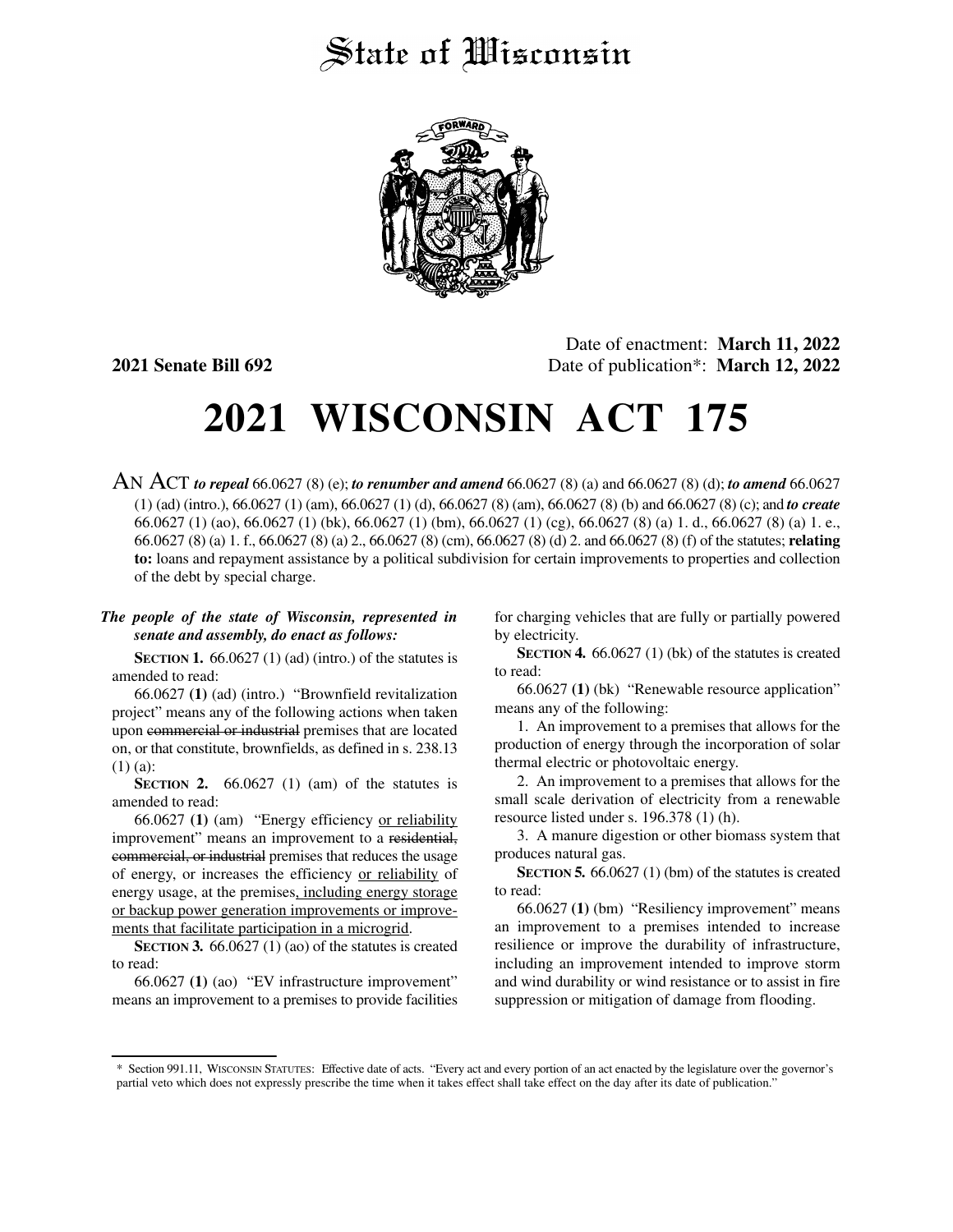### **2021 Wisconsin Act 175** − 2 − **2021 Senate Bill 692**

**SECTION 6.** 66.0627 (1) (cg) of the statutes is created to read:

66.0627 **(1)** (cg) "Storm water control measure" means an improvement to a premises that uses structural or nonstructural measures, practices, techniques, or devices designed to mitigate the negative impacts of storm water runoff or other surface runoff to the premises, including an infiltration system, wet detention pond, constructed wetland, grassed swale, or vegetative roofing system. "Storm water control measure" does not include a rain barrel or cistern designed for temporary storage of precipitation.

**SECTION 7.** 66.0627 (1) (d) of the statutes is amended to read:

66.0627 **(1)** (d) "Water efficiency improvement" means an improvement to a residential, commercial, or industrial premises that reduces the usage of water, or increases the efficiency of water usage, at the premises.

**SECTION 8.** 66.0627 (8) (a) of the statutes is renumbered  $66.0627(8)$  (a) 1. (intro.) and amended to read:

66.0627 **(8)** (a) 1. (intro.)  $\rightarrow$  Except as provided in subd. 2., a political subdivision may make a loan, or enter into an agreement regarding loan repayments to a 3rd party for owner−arranged or lessee−arranged financing, to an owner or lessee of a premises that is a residential property containing at least 5 dwelling units or a nonresidential property and that is located in the political subdivision for a brownfield revitalization project or for the financing or refinancing of a project for making  $\Theta$ <sub>1</sub>, installing an, operating, or maintaining any of the following with regard to the premises:

a. An energy efficiency or reliability improvement, a.

b. A water efficiency improvement, or a.

 $c. A$  renewable resource application to the premises.

**SECTION 8c.** 66.0627 (8) (a) 1. d. of the statutes is created to read:

66.0627 **(8)** (a) 1. d. An EV infrastructure improvement.

**SECTION 8e.** 66.0627 (8) (a) 1. e. of the statutes is created to read:

66.0627 **(8)** (a) 1. e. A resiliency improvement.

**SECTION 8g.** 66.0627 (8) (a) 1. f. of the statutes is created to read:

66.0627 **(8)** (a) 1. f. A storm water control measure. **SECTION 9.** 66.0627 (8) (a) 2. of the statutes is created to read:

66.0627 **(8)** (a) 2. A political subdivision may not make a loan or enter into an agreement under subd. 1. for the financing or refinancing of a project for making, installing, operating, or maintaining a resiliency improvement for a premises to which a floodplain zoning ordinance applies unless all of the following apply:

a. If the premises is a nonconforming building, as defined in s. 87.30 (1d) (a) 1., the building would be permanently repaired, reconstructed, or improved so as to

comply with all applicable requirements of the floodplain zoning ordinance for the area of the floodplain that it occupies after completion of the resiliency improvement.

b. If the political subdivision participates in the National Flood Insurance Program, the owner or lessee of the premises agrees to maintain any flood insurance policy required under the program for the premises.

**SECTION 10.** 66.0627 (8) (am) of the statutes is amended to read:

66.0627 **(8)** (am) If a political subdivision makes a loan or enters into an agreement under par. (a)  $1$  or (ag), the political subdivision may collect the loan repayment amounts due under the loan or agreement as a special charge under this section. Notwithstanding sub. (4), a special charge imposed under this paragraph may be collected in installments and may be included in the current or next tax roll for collection and settlement under ch. 74 even if the special charge is not delinquent. If a political subdivision makes a loan, or enters into an agreement regarding loan repayments to a 3rd party, for a brownfield revitalization project under par. (a), the repayment period may not exceed 20 30 years.

**SECTION** 10m.  $66.0627$  (8) (b) of the statutes is amended to read:

66.0627 **(8)** (b) A political subdivision that imposes a special charge under par. (am) may permit special charge installments to be collected by a 3rd party that has provided financing for the improvement or application project under par. (a) 1. and may require that the 3rd party inform the political subdivision if a special charge installment is delinquent.

**SECTION 11.** 66.0627 (8) (c) of the statutes is amended to read:

66.0627 **(8)** (c) An installment payment authorized under par. (am) that is delinquent becomes a lien on the property that benefits from the improvement or application project under par. (a) 1. or (ag) as of the date of delinquency. A lien under this paragraph runs with the land and has the same priority as a special assessment lien.

**SECTION 12.** 66.0627 (8) (cm) of the statutes is created to read:

66.0627 **(8)** (cm) 1. If an installment payment authorized under par. (am) is delinquent, a lien under par. (c) may be enforced by foreclosure under s. 75.521.

2. The governing body of a county may assign the county's right to take judgment with respect to any parcel that is subject to subd. 1. to a 3rd party that is party to a loan repayment agreement under par. (a) 1. or (ag). An assignment under this subdivision shall be in accordance with s. 75.106, except that s. 75.106 (1) and (2) (d), (e), and (f) do not apply.

**SECTION 13.** 66.0627 (8) (d) of the statutes is renumbered 66.0627 (8) (d) (intro.) and amended to read:

66.0627 **(8)** (d) (intro.) A political subdivision that, under par. (a)  $1$ , makes a loan to, or enters an agreement